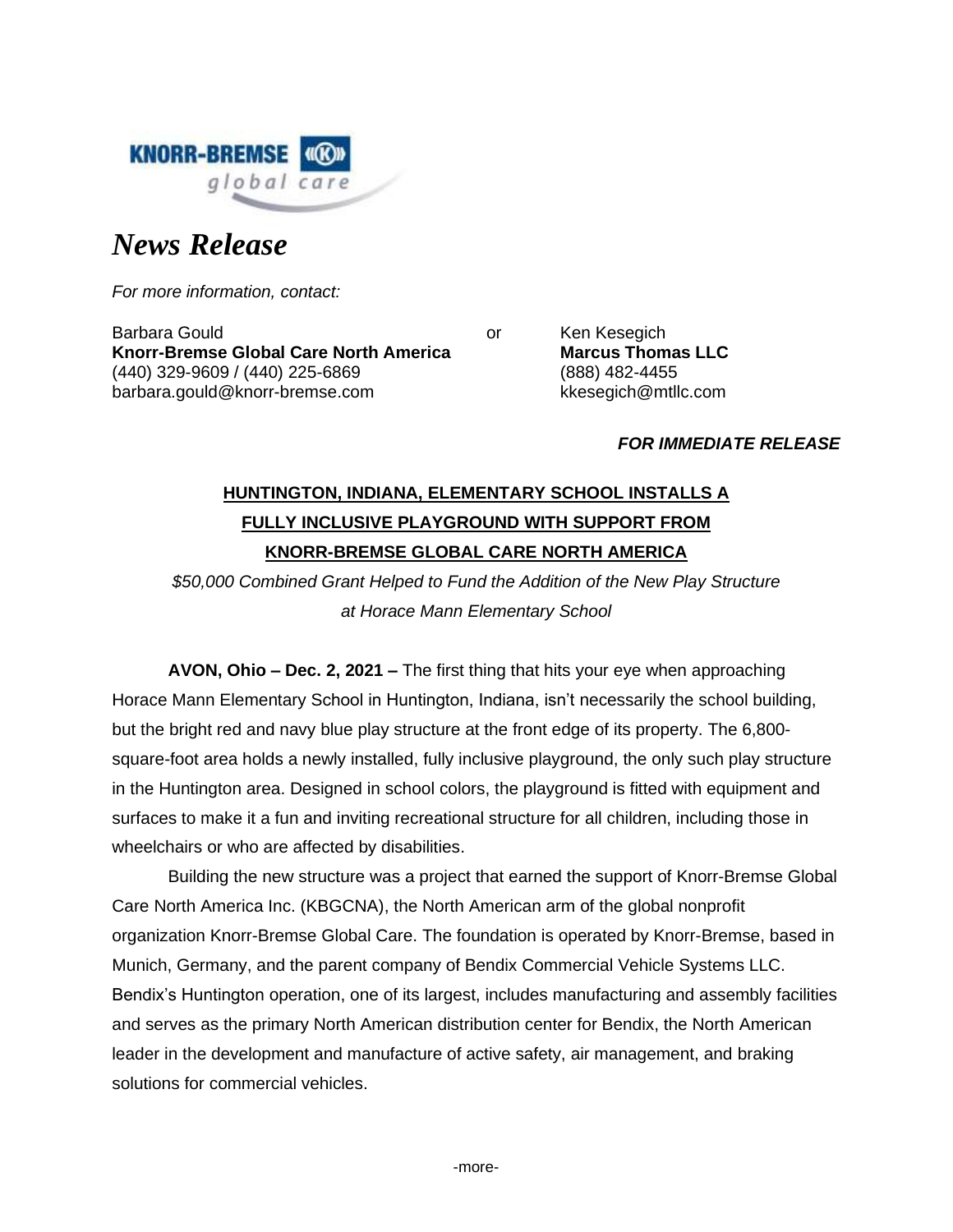#### **HUNTINGTON, INDIANA, ELEMENTARY SCHOOL INSTALLS A FULLY INCLUSIVE PLAYGROUND WITH SUPPORT FROM KNORR-BREMSE GLOBAL CARE NORTH AMERICA** Dec. 2, 2021/Page 2

The Horace Mann playground is the recipient of a combined grant. KBGCNA contributed to the project with a \$40,000 grant, which was enough to cover about one-fourth of the cost of the overall project. Bendix Huntington also contributed with an additional \$10,000 corporate grant and helped with project oversight.

"Knorr-Bremse Global Care North America and Bendix were thrilled to support the inclusive playground project at Horace Mann Elementary, as an effort that contributes to bringing equity to education and improving the well-being of youth in one of the areas where we operate," said Maria Gutierrez, president of KBGCNA and director of corporate responsibility and sustainability at Bendix. "It's truly gratifying to be involved with an effort like this that fills a need for the local community by giving children of all abilities access to more opportunities to learn, communicate, and play together."

## **A Playground for All Students**

Installing the inclusive playground in the Huntington community was a long-term plan for Macy Phillips, an essential skills teacher at Horace Mann Elementary School, part of the Huntington County Community School Corporation. Phillips realized the school needed such a facility about four years ago when the essential skills program first moved into the building from another location in Huntington.

Once used as a school, the property had served as an administrative office building for a number of years before it was transitioned into a school again. Phillips knew the existing playground wasn't suitable for the students in the essential skills program, which educates around 30 children ranging in age from 4 to 12 and who have moderate or severe physical or intellectual disabilities.

The existing playground had an unstable fence and offered few pieces of equipment that could be accessed by children in wheelchairs or those with severe physical disabilities.

"There was a little ramp for them to get onto the playground, but there wasn't anything for them to do once they got up there," Phillips explained. "There was only one slide, and the flooring was all mulch. A big part of our program is teaching the kids to play, work, and communicate independently, so we use the playground for a lot of things, and they just weren't able to use it."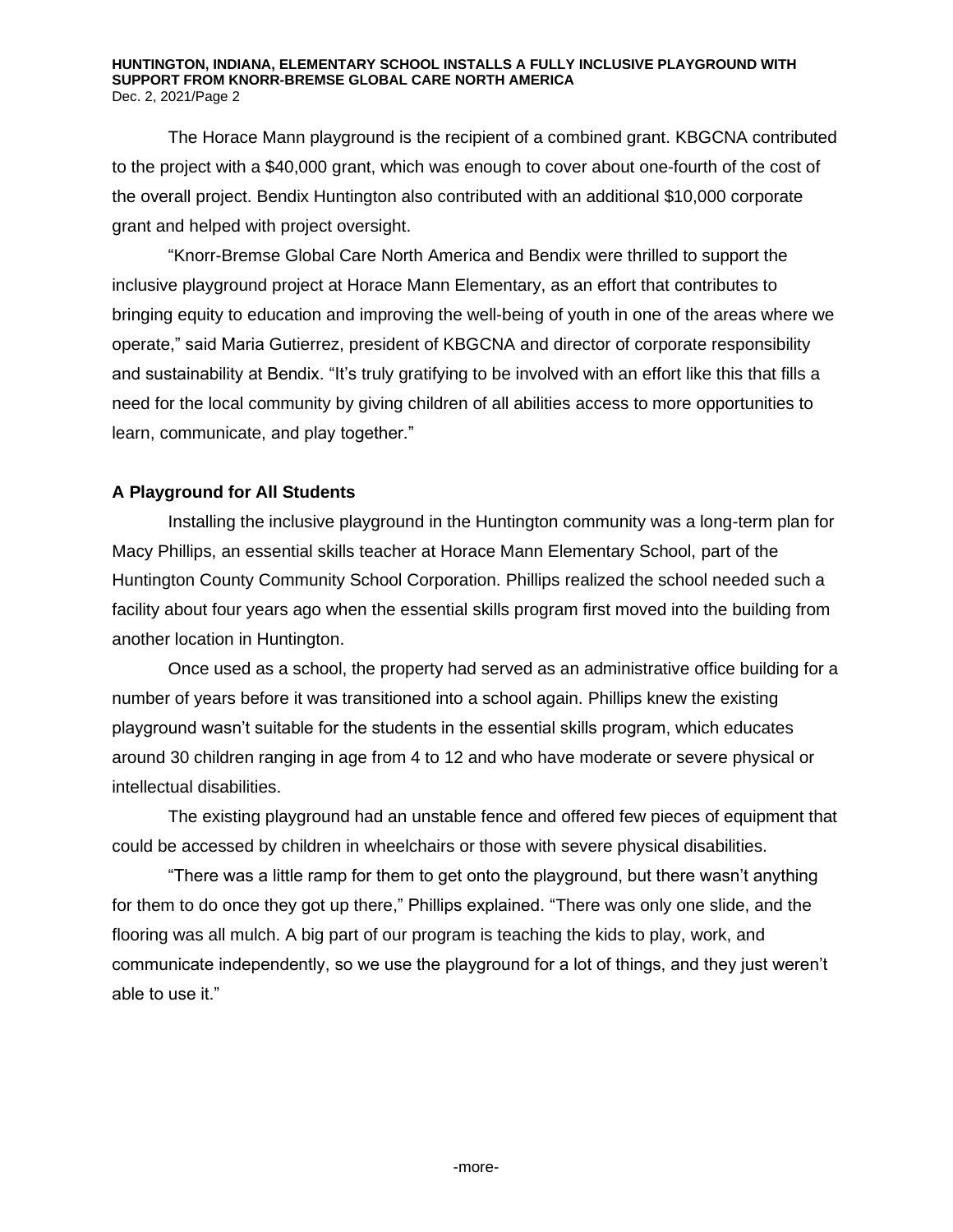## **Support for a Needed Project**

Phillips began researching what it would take for the school to install an inclusive playground a few years ago, reaching out to a handful of companies for project quotes and renderings, but learned that the school's funds wouldn't necessarily be enough to build a structure large enough to accommodate the increasing number of students in the program, as well as general education at the school.

KBGCNA's involvement with the project began with Jeff Phillips, Macy's father, who is an IT GCS analyst with Bendix in Huntington. Jeff, who served as KBGCNA project champion for the grant to Horace Mann, is a member of the company's team supporting regional community outreach projects in the area. He was aware of the school's plans to pursue an inclusive playground, and after attending a company meeting and learning that KBGCNA was searching for local projects to benefit children's education, he encouraged Macy to apply for grant support.

Jeff explained that his colleagues at Bendix Huntington also saw the project as a perfect way to support education in its community. "A lot of the people here at Bendix have children at that school, so it was a really good fit for this project," he said.

Receiving that support was vital for getting the project moving, Macy said. "We got to look at what things we needed and were able to design a really cool park."

## **An Extraordinary Playground**

The new playground sits on the space where the previous older playground once was and can accommodate around 50 children at one time.

Phillips said designing the structure took some time because it was important to the school that the playground would make it easy for students from both the essential skills program and its general education program to play together on the same structure.

"We have a lot of kids who have come so far in their communication and independent skills, and they're just craving to be with the other kids at school," she said. "We wanted to find some pieces to include so that when other students came to play with us, they could all do something just as fun and interesting."

The only such playground of its kind in the vicinity, it features multiple slides and ramps throughout the structure all the way to the top, allowing children to access every part of the equipment. It also features multiple swings including adaptive swings, a free-standing spin structure, and an aero glider that Phillips says is a fan-favorite among the children and teachers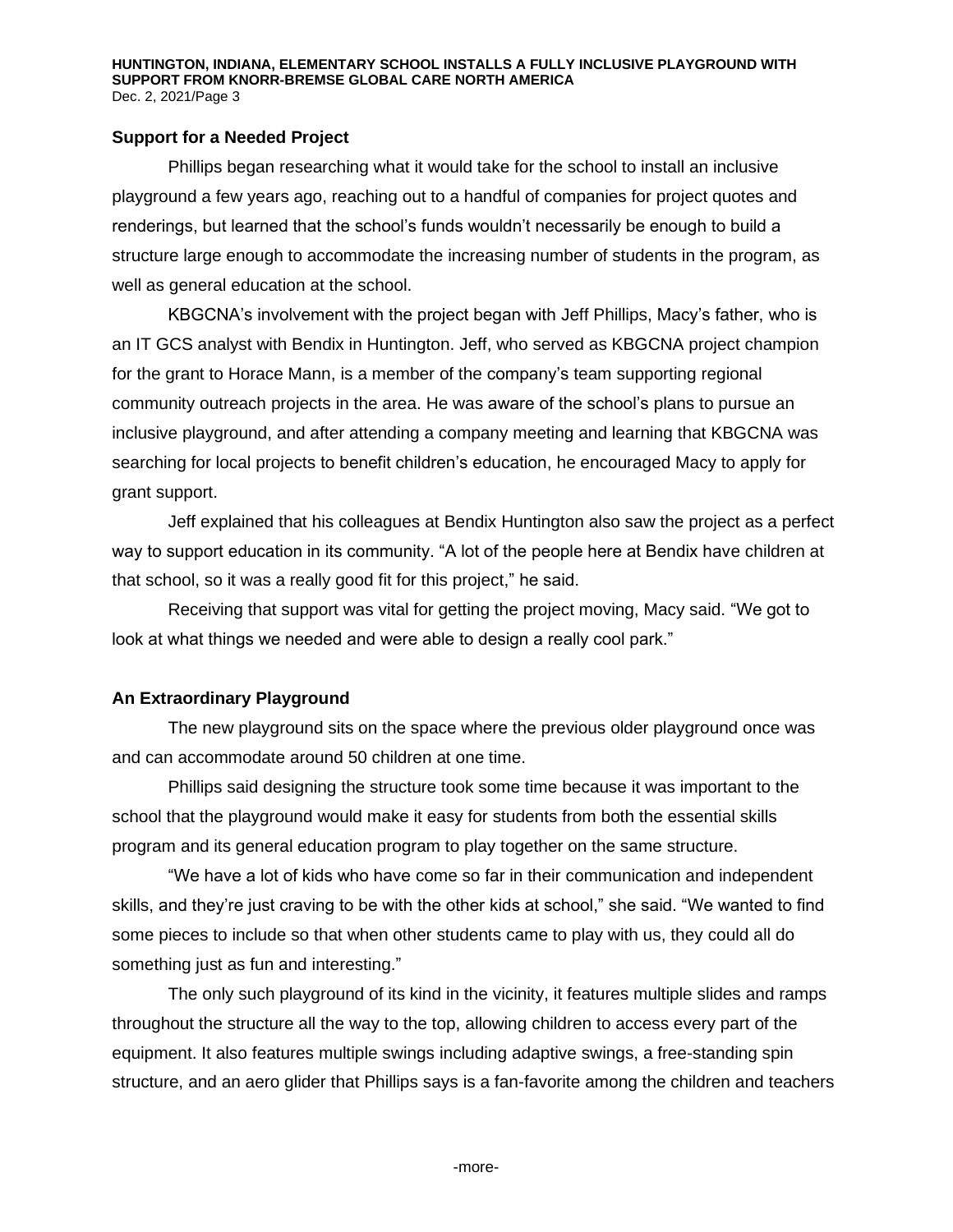#### **HUNTINGTON, INDIANA, ELEMENTARY SCHOOL INSTALLS A FULLY INCLUSIVE PLAYGROUND WITH SUPPORT FROM KNORR-BREMSE GLOBAL CARE NORTH AMERICA** Dec. 2, 2021/Page 4

alike. The large glider accommodates children with both benches and space for wheelchairs. The structure also offers sensory equipment and free-floating areas.

In place of mulch, the entire area is surfaced with a pour-in-place soft rubber flooring. "Every child, no matter their ability, is able to access every part of the playground," Phillips says. "They're able to play independently, with all the kids."

A new fence around the playground will be added in the coming weeks. There's also space allowing for the playground to be expanded as time goes on, which Phillips says is part of the plan. So far, the school has already ordered wheelchair accessible picnic tables and buddy benches.

"It's important for our kids to be immersed in the general education area, and it's important for those kids to know how to work, play, and communicate with our students," she said.

Macy, who was recently recognized as Teacher of the Year by a local radio station, says the students and staff at Horace Mann have been thrilled about the new playground ever since construction began and are grateful to KBGCNA and Bendix for its support.

"It's just an amazing feeling to be able to give the students something that includes them and gives them every single opportunity that any other student at Horace Mann gets. And just to be involved in this at all, it's really exciting and a huge honor. It's going to be life-changing for the kids here."

### **About Knorr-Bremse Global Care North America**

Knorr-Bremse Global Care North America Inc. (KBGCNA) is an independent organization operating as the North American arm of a global nonprofit organization – Knorr-Bremse Global Care. With an aim to address local social challenges more effectively, KBGCNA investments are centered in the surrounding communities of Knorr Bremse's three largest North American companies: Avon, Ohio-based Bendix Commercial Vehicle Systems LLC; Westminster, Maryland-based Knorr Brake Company; and Watertown, New York-based New York Air Brake LLC. Funding activities are championed and supported by the employees of each of the three local companies. Follow us on LinkedIn at linkedin.com/company/knorr-bremse-global-care-north-america-inc.

#### **About Bendix Commercial Vehicle Systems LLC**

Bendix Commercial Vehicle Systems, a member of Knorr-Bremse, develops and supplies leading-edge active safety technologies, energy management solutions, and air brake charging and control systems and components under the Bendix® brand name for medium- and heavy-duty trucks, tractors, trailers, buses, and other commercial vehicles throughout North America. An industry pioneer, employing more than 4,100 people, Bendix – and its wholly owned subsidiary, R.H. Sheppard Co., Inc. – is driven to deliver the best solutions for improved vehicle safety, performance, and overall operating cost. Contact us at 1-800-AIR-BRAKE (1-800-247-2725) or visi[t bendix.com.](http://www.bendix.com/) Stay connected